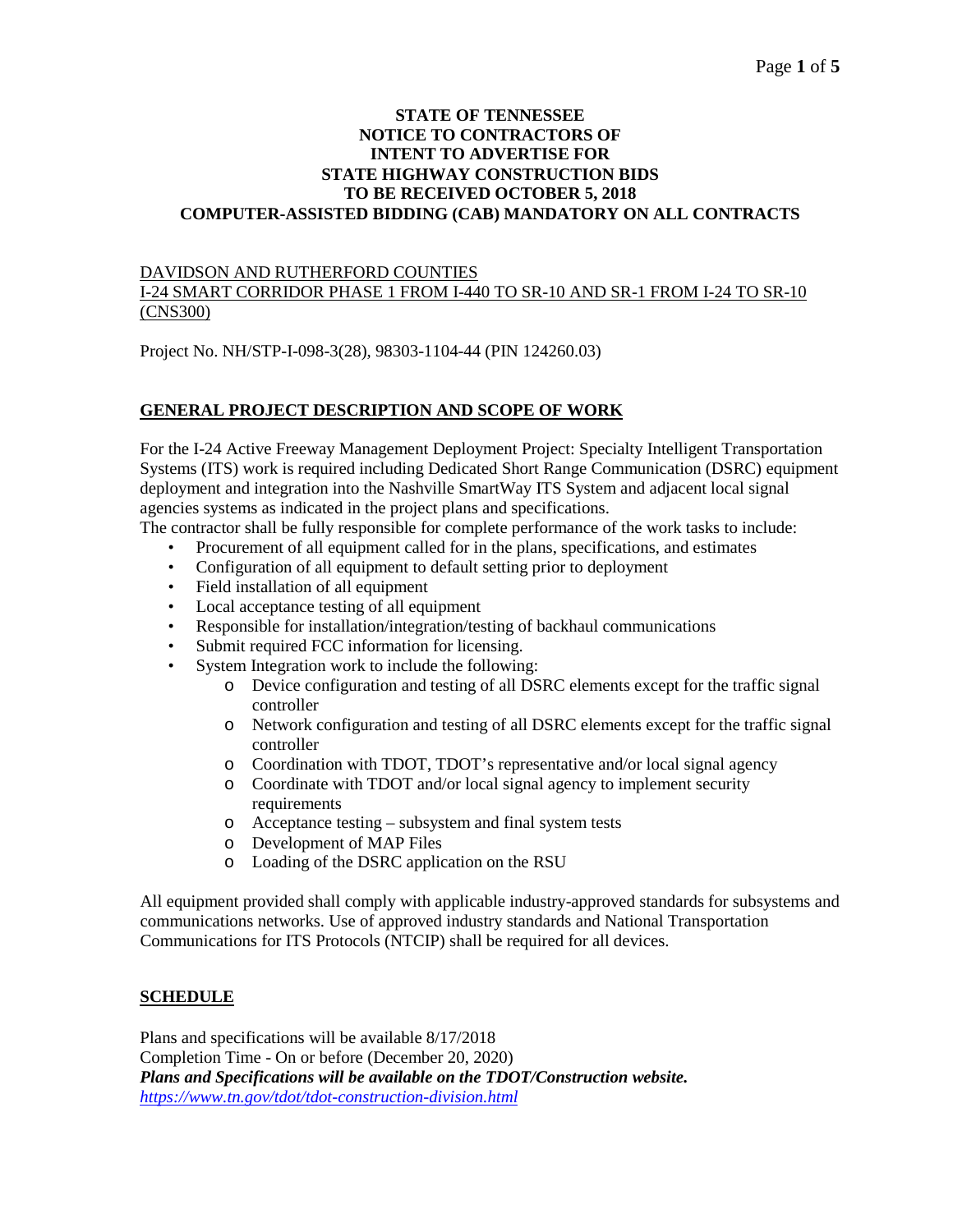### Prequalification's for this Project

Due to the specialized nature of work to be performed under this contract, prime contractors and subcontractors desiring to perform work on the above-described project must also meet the special prequalification's that follow. Both prospective prime contractors and subcontractors must submit and obtain approval of a Technical Statement. Firms may qualify as a prime contractor or subcontractor or as both. Qualification statements submitted in response to this request must indicate the qualification desired.

Joint ventures will be evaluated as a composite of the participating firms. Data submitted must identify the role of the joint venture partners and to which of the partners the experience is related.

Firms intending to prequalify as **prime contractors** must demonstrate relative experience and projects where they acted as the contractor in the installation and integration of freeway management systems of the complexity, diversity and scope of this project and that included **ALL** of the following components:

- DSRC Communications
- Fiber-optic Communications
- Wireless Communications
- CCTV camera surveillance
- DMS
- Hardware and Software used for Transportation Management Centers

This experience must have been gained as the prime contractor, or if work as a subcontractor is to be substituted, the level of coordination must have been at a level equivalent to that of a prime contractor as determined by the Department.

Firms qualifying as **subcontractors** must also demonstrate relative experience and projects in the type of work they plan to do on this project:

- **DSRC Communications**
- Fiber-optic Communications
- Wireless Communications
- CCTV camera surveillance
- DMS
- Hardware and Software used for Transportation Management Centers

Project work associated with each specialty area listed above shall only be performed by **prime** or **subcontractor** firms prequalified in those areas of work.

### **NOTE: Additional subcontractors may also get prequalified after the project letting by submitting this same type of experience statement for review and approval.**

Subcontractors performing work other than the specialty items listed above, such as the installation of guardrail, poles, footings, general electrical work, etc., are not required to pre-qualify.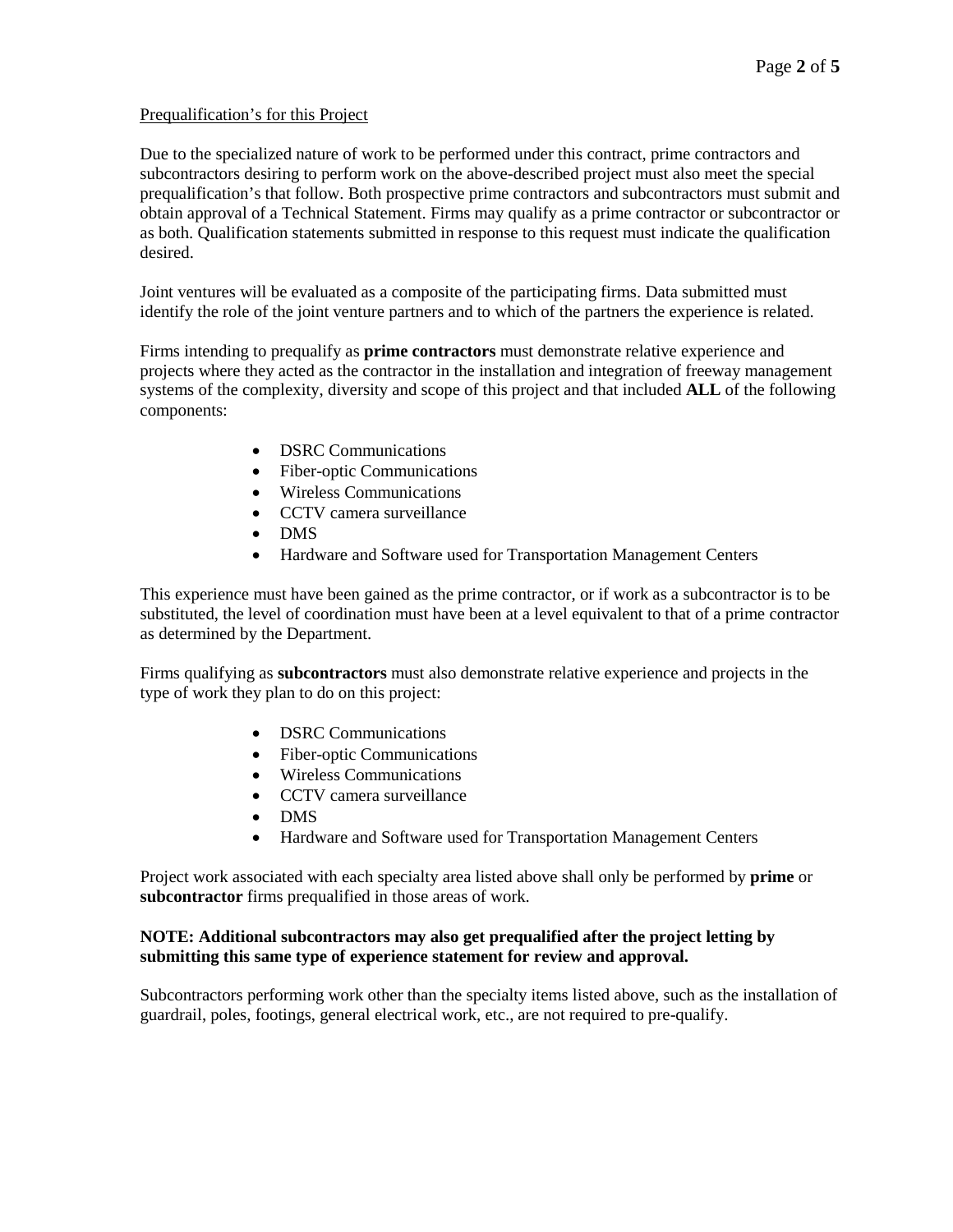*Technical Experience Statements of all prospective prime contractors and subcontractors shall include the following data:*

• A description of the firm's experience specifically in support of the requirements and specifically identifying the type of work as described above including the names of all relevant completed and in progress projects, description of the projects, value of the work, firm's project manager, and contact information. Contact information shall include name, address, and telephone number of individual representing each client/customer who is familiar with the system and services provided by the firm. By so listing, specific permission is granted to the Department to contact the individuals to verify the experience and satisfactory performance of services by the team.

When contacted, the client/customer of all prior projects will be asked to provide a characterization of the quality of work performed, matching one of the following three categories:

- Excellent: Carried out the work in a diligent manner, completed the work on time, and demonstrated superior technical competency.
- Satisfactory: Carried out the work without major incident, completed the work on time, and demonstrated adequate technical competency.
- Unsatisfactory: Encountered significant problems during construction, did not complete the work on time, or did not demonstrate adequate technical competency.

The firm must receive at least a "satisfactory" rating from a majority of those contacted to satisfy this reference requirement.

For prospective prime contractors, a **Project Approach and Management Plan** shall also be submitted. The project approach should demonstrate the understanding of this project and should include a discussion of the work required, the testing requirements, and a potential approach to it. The management plan should describe the general plan of work for meeting the management requirements of the project. Include a description of the proposed methods for planning, organizing, scheduling, controlling and coordinating the total construction effort. Identify the senior level staff members who will have management responsibility for (1) construction, (2) hardware, (3) software, (4) testing, (5) training, (6) documentation, and (7) maintenance (Burn-in).

All prospective prime contractors and subcontractors shall specifically identify key personnel to be assigned to the project in the event award is made to your firm. These personnel should be assigned to the project for the duration of the project. Provide a detailed resume for each such individual describing the individuals' responsibilities on previous projects and their proposed responsibility on this project. Demonstrate that you have the capability, in terms of both types and quantities of personnel, facilities and equipment required to successfully accomplish the work in the Contract on schedule.

Technical Statements shall be submitted in the following order and format:

- Name, address, telephone number of submitter, including the name(s) of Joint Venture partner.
- A statement of the area for which prequalification is desired.
- Experience description and previous projects.
- List of references.
- Project Approach and Management Plan (Prime Contractor Applicants).
- Staff resumes.

**If you have any questions about the prequalification process or the submittal requirements, please contact Said El Said at the following email address: [said.elsaid@tn.gov](mailto:said.elsaid@tn.gov)**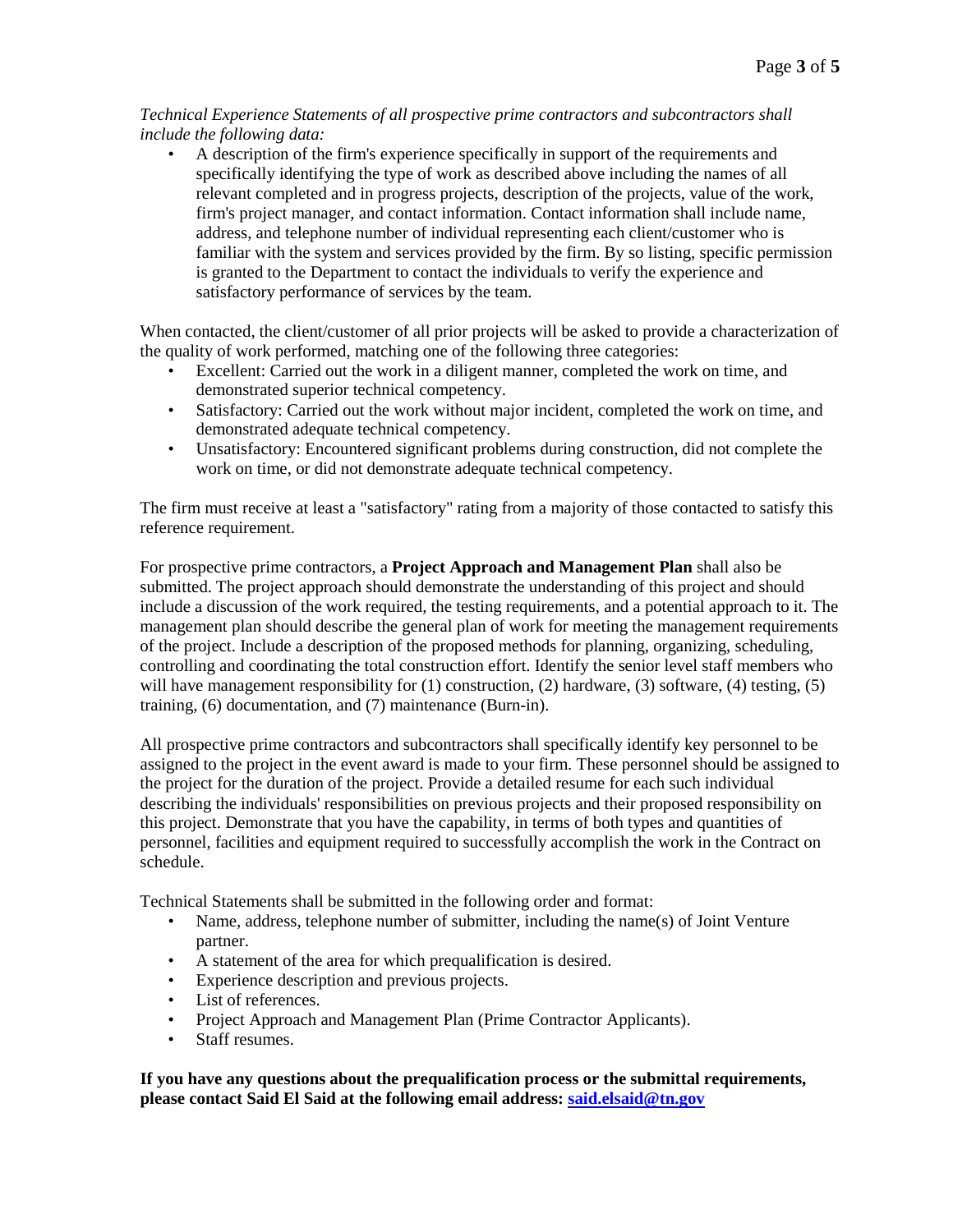**All Prime** Contractor Technical Statements must be received by the Department no later than 4:00p.m. C.D.T. August 31, 2018.

Submit one (1) pdf copy of the submittal via email or in a sealed envelope identified as "Prequalification Submittal", "Davidson and Rutherford Counties I-24 Active Freeway Management Deployment Project". Include a transmittal letter or email which includes the name and address of the company submitting and the specific individual (with mailing address and telephone number) to be contacted relative to matters in the submittal. All submittals should be addressed to:

Said El Said Tennessee Department of Transportation James K. Polk Building, Suite 1800 505 Deaderick Street Nashville, TN 37243-0330 Phone: 615-253-0053

Evaluation of the prospective bidder's qualifications will be based on the information described above. Prospective bidders will be categorized as either:

- Oualified Only those prospective bidders who submit acceptable qualification submittals that must include: the required relevant experience, a "satisfactory" rating from a majority of the past clients/customers, and an acceptable project approach and management plan which demonstrates an understanding of the project and the ability to satisfactorily complete it on schedule.
- Unqualified.

The Department will be the sole judge of the eligibility of prospective bidders and reserves the right to refuse eligibility to any firm which, in its opinion, is not technically qualified or properly staffed to successfully and satisfactorily complete the required work.

The Department will advise all prospective prime contractors and subcontractors of their status by **September 7, 2018** at which time final contract documents will become available to those who qualify. The Department will advise prime contractors whose Technical Statements have been approved of the names of all firms qualified as subcontractors.

In addition to the qualification process detailed above, the following requirements apply to the contract and subject to approval of the Construction Division:

Both Prime and Subcontractors must prequalify with The Department of Transportation in accordance with Tennessee Code Annotated 54-5-117 and Tennessee Department of Transportation Rule 1680-5- 3, before biddable proposals for highway contracts will be furnished. **The Contractor Qualification Statement must be filed with the Department at least fourteen (14) days prior to the date of any letting in which the applicant wishes to submit a bid to the Department. The questionnaire electronic form can be found on the TDOT/Construction Division website under** https://www.tn.gov/content/dam/tn/tdot/construction/2018 bid lettings/i-**[24\\_its\\_smart\\_corridor\\_phase\\_1/ITS\\_Qualification\\_Statement\\_I-24\\_Smart\\_Corridor.doc](https://www.tn.gov/content/dam/tn/tdot/construction/2018_bid_lettings/i-24_its_smart_corridor_phase_1/ITS_Qualification_Statement_I-24_Smart_Corridor.doc)**